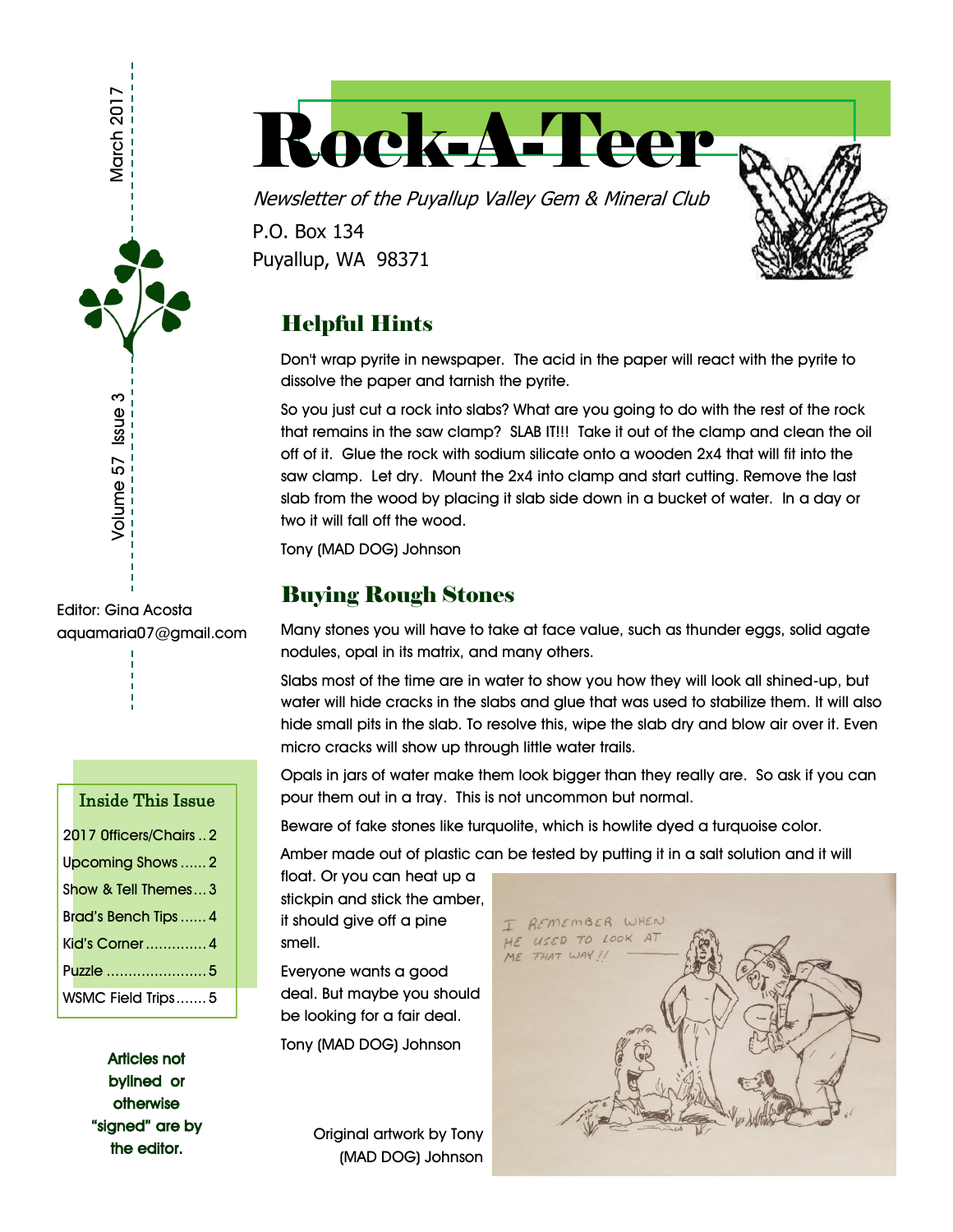

#### Rock-A-Teer

# 2017 Elected Officers

| <b>Title</b>                | Name               | Phone          | E-mail                       |
|-----------------------------|--------------------|----------------|------------------------------|
| President:                  | Jim Christian      | (253) 720-9502 | jimchristian 205@hotmail.com |
| Vice President              | Glen Ripper        | (253) 508-7545 | glen311944@yahoo.com         |
| Secretary:                  | Karen Lebeter      | (253) 983-9093 | klebeter@msn.com             |
| Treasurer:                  | Larry Hoffman      | (253) 922-9182 | Ihhoffman1@comcast.net       |
| <b>Federation Director:</b> | John Huber         | (253) 582-8682 | craftyhubers@comcast.net     |
| 1 year Director:            | <b>Alvin Wible</b> | (253) 720-2946 | alvin.wible2@gmail.com       |
| 1 year Trustee:             | Tony Johnson       | (253) 863-9238 |                              |

## 2017 Committee Chairs

| <b>Title</b>                         | Name                               | Phone          | E-mail                       |
|--------------------------------------|------------------------------------|----------------|------------------------------|
| Clubhouse Coordinator: Jim Christian |                                    | (253) 720-9502 | jimchristian 205@hotmail.com |
| Club Show:                           | Nancy LeMay                        | (253) 985-5784 |                              |
| Editor:                              | Gina Acosta                        | (253) 750-4421 | aquamaria07@gmail.com        |
| <b>Field Trips:</b>                  | Tony Johnson                       | (253) 863-9238 |                              |
| Junior's Group:                      | Diana Acosta                       | (253) 862-9527 | acosta10717@comcast.net      |
| Library:                             | <b>Brett Lawrence</b>              | (253) 584-1319 | bandslawrence@comcast.net    |
| Membership:                          | Larry Hoffman                      | (253) 922-9182 | Ihhoffman1@comcast.net       |
| Newsletter:                          | <b>Brett &amp; Sherry Lawrence</b> | (253) 584-1319 | bandslawrence@comcast.net    |
|                                      |                                    |                |                              |



## Upcoming Shows As Coped from the NFMS Newsletter

| <b>March 17 &amp; 18</b><br>Fri: 8:30-6<br>Sat: $9-5$ | Panorama Gem and<br>Mineral Club       | Colville Ag & Trade Center @ Colville<br>Fairground<br>317 West Astor Colville, WA                                         | Bill Allen (509) 936-2446<br>sagostore2@charter.net                            |  |  |
|-------------------------------------------------------|----------------------------------------|----------------------------------------------------------------------------------------------------------------------------|--------------------------------------------------------------------------------|--|--|
| March 25 & 26<br>Sat: 10-6<br>Sun: 10-5               | Mt. Baker Rock and<br>Gem Club         | <b>Bloedel Donovan Community Center</b><br>2214 Electric Avenue<br>Bellingham, WA                                          | Lori Nettles (360) 961-7873<br>lorinhardy@yahoo.com<br>www.mtbakerrockclub.org |  |  |
| March 24, 25, 26<br>Sat: $9-5$<br>Sun: 10-5           | Rock Rollers Club<br>of Spokane WA     | Spokane County Fair & Expo Center<br>N.604 Havana at Broadway<br>Spokane, WA                                               | Vonnie Dillon (509) 951-8173<br>showchair@rockrollers.org                      |  |  |
| April 8 & 9<br>Sat: $9-6$<br>Sun: 10-6                | <b>Maplewood Rock</b><br>and Gem Club  | Maplewood Rock & Gem Clubhouse<br>8802 196 <sup>th</sup> Street SW<br>Edmonds, WA                                          | Mary Ann Collins (206) 714-3922<br>collma1@comcast.net                         |  |  |
| April 22 & 23<br>Sat: 10-6<br>Sun: 10-4               | Yakima Rock and<br><b>Mineral Club</b> | <b>Central WA State Fairgrounds</b><br><b>Modern Living Building</b><br>1301 South Fair Avenue Yakima, WA   marthams@q.com | Marti Sondgeroth<br>Daytime: (509) 910-3484                                    |  |  |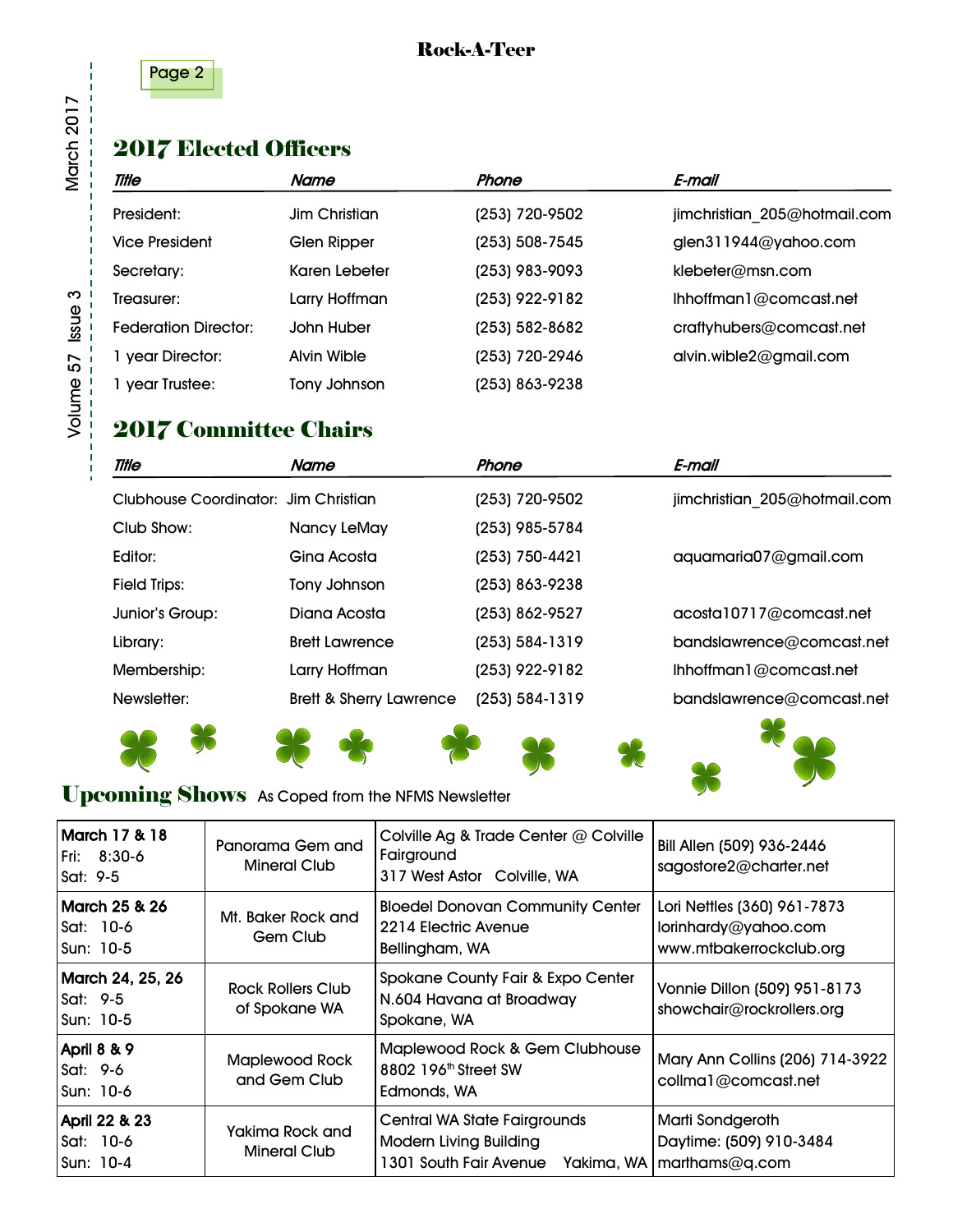#### Page 3

## Show & Tell Themes and Program Nights

| <b>Show &amp; Tell Themes and Program Nights</b> |                                                                        |                                    |  |  |  |  |  |  |  |  |
|--------------------------------------------------|------------------------------------------------------------------------|------------------------------------|--|--|--|--|--|--|--|--|
| <b>Date</b>                                      | <b>Program Meeting</b><br>Show & Tell Theme (always +field trip finds) |                                    |  |  |  |  |  |  |  |  |
| March 10 <sup>th</sup>                           | <b>Oregon State Material</b>                                           |                                    |  |  |  |  |  |  |  |  |
| March 24th                                       |                                                                        | Jerry's Rock and Gem (Joan & Glen) |  |  |  |  |  |  |  |  |
| April 14 <sup>th</sup>                           | Rocks that look like flowers                                           |                                    |  |  |  |  |  |  |  |  |
| April 28 <sup>th</sup>                           |                                                                        | <b>Auction/Potluck</b>             |  |  |  |  |  |  |  |  |
| May 12 <sup>th</sup>                             | Wire Wrapped Jewelry                                                   |                                    |  |  |  |  |  |  |  |  |
| May 26th                                         | <b>Metallic Material</b>                                               | Agates (Mike Wendt) ???            |  |  |  |  |  |  |  |  |

## Puyallup Valley Gem & Mineral Club

The Rock-A-Teer, our club bulletin, along with our club activities are dedicated to the encouragement of friendliness, good fellowship, and to inform the members of earth sciences.

Meetings are the second (2nd) and fourth (4th) Friday of each month except:

August (Potluck Picnic 2nd Meeting).

December (Holiday Dinner 1st Meeting, 2nd Meeting cancelled).

Time: 7:30 PM, except for Potluck nights (times to be announced)

Where: Fruitland Grange (112th & 86th Puyallup, WA) unless stated otherwise.

Board Meetings are held on the Tuesday prior to the 1st meeting of the month.

Dues are \$20.00 for a single membership and \$25.00 for a family membership.



The Puyallup Valley Gem & Mineral Club is a member of the Northwest Federation of Mineralogical Societies and the Washington State Mineral Council and affiliated with the American Federation of Mineralogical Societies. http://www.amfed.org/nfms



**WELCOME NEW MEMBER AND GUESTS BE SURE TO EXPLORE JOHN HUBER'S ROCK GARDEN IN LAKEWOOD.**

**LAPIDARY QUALITY MATERIAL NOW FIFTY CENTS PER POUND.** 

**YOU PICK. CALL JOHN AT [253-582-8682](tel:253-582-8682) FOR MORE IN-FORMATION.**



Amber, Jewelry, Beads, Findings, Gemstones, Slabs, Rough Material, Fossils, and Aussie items.

 **Mike & LaVon Siperek 4203 East 99th St. Tacoma, WA 98446 (253) 531-7294 yankees\_diesel@comcast.net**



March Birthdays Thomas Berge (9<sup>th</sup>) Rachel Dietz (14th) Steve Hingley  $(14<sup>th</sup>)$ Peryl Linville (14<sup>th</sup>) Victoria Bower (19<sup>th</sup>) Scott Cannaday (23rd) Megan Hochstrasser (25<sup>th</sup>) Rick Brooker (27th) Teresa Stone (28<sup>th</sup>) Rachel Stickney (29<sup>th</sup>) Earlene Skinner (31st)

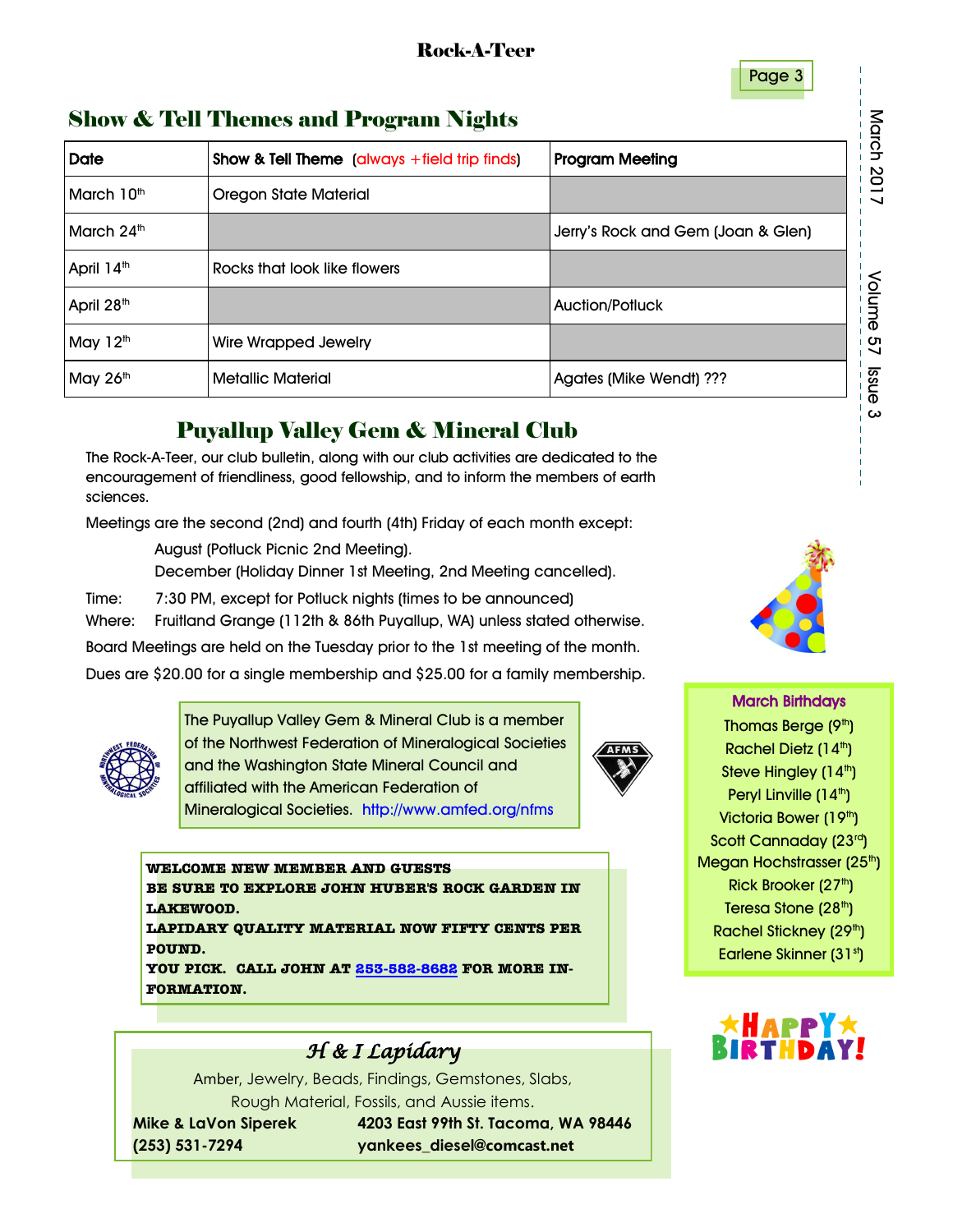Page 4

#### **Brad's Bench Tips Brad Smith**

#### BENCH SHEARS

When cutting sheet metal, it's quicker and easier to use a set of shop shears as compared with using a hand saw. The cut is not as precise, but many fimes you don't need that. Shears will easily cut up to 24 gauge sheet, and some will cut 22 or even 20 gauge.

Current prices for shears run from \$13 - \$22 in jewelry catalogs, and the Joyce Chen scissors recommended on some jewelry blogs run more than \$20. But we found a cheaper alternative at the 99 Cent Store - some gardening utility scissors that were only \$1.07.

I buy a half dozen of them at a time for use in my jewelry classes. They're great for cutting bezels, trimming around a bezel cup and cutting a piece off a larger sheet.

#### BEZEL CLOSER

A bezel closer is a steel punch that makes quick work out of pushing the metal down over a round stone and burnishing it. The working end is a concave cavity that fits over your bezel or prong setting and is pushed and twisted to capture the stone. Sets can be purchased but are expensive and contain many sizes you will probably never use. If all you need is

Find a good quality, round steel rod a little larger in diameter than your bezel cup or prong setting. Cut a 5 inch length. File both ends flat. Locate the center of one end, center punch a divot, and drill a small pilot hole about 5 mm deep. Remember to use a little oil as lubricant when cutting steel.

Select a ball bur a bit smaller than the steel rod but slightly larger than the bezel. Enlarge the pilot hole to a full hemispherical cavity. Test for proper fit with your bezel. Bezel should first contact the cavity about a third of the way in. When the size is correct, polish the cavity using Zam on a length of chopstick in your flexshaft. If the tool is not polished, it will leave scratches on your bezel or prongs.

When using the tool, the first step is to capture the stone correctly. I usually work by hand and push the punch straight down over the bezel or prongs. This causes the metal to start bending over the stone. Next I inspect with a lens to be sure the stone is staying level. This is repeated until the stone is seated on its bearing and can't move anymore.

Next you want to force the metal down onto the stone uniformly all the way around. While this can be done by hand, I often gently tap the punch with a hammer. Finally, burnish the bezel by twisting the punch around.

## KID'S CORNER Diana Acosta

The Juniors had a terrific time decorating wooden and gourd bird houses with polished stones attached for their lapidary project. We were lucky enough to have Tony Johnson present this project for the kids. He grew his own gourds, dried them for months, cleaned them and drilled holes where needed, all the kids had to do was glue on their rocks and make them unique. Tony didn't have enough gourds so he made wooden bird houses so the kids had choices on one or the other styles. We had seven children attend the meeting and everyone went home happy. Thank you so much Tony! You went out of your way to make our kids these wonderful lapidary projects and I know the parents and kids appreciate all your hard work. We'll look forward to having you back again in the near future!

Our next meeting will be on March 10th @ 7:00 pm upstairs in the Fruitland Grange Hall. Hope to see you there.







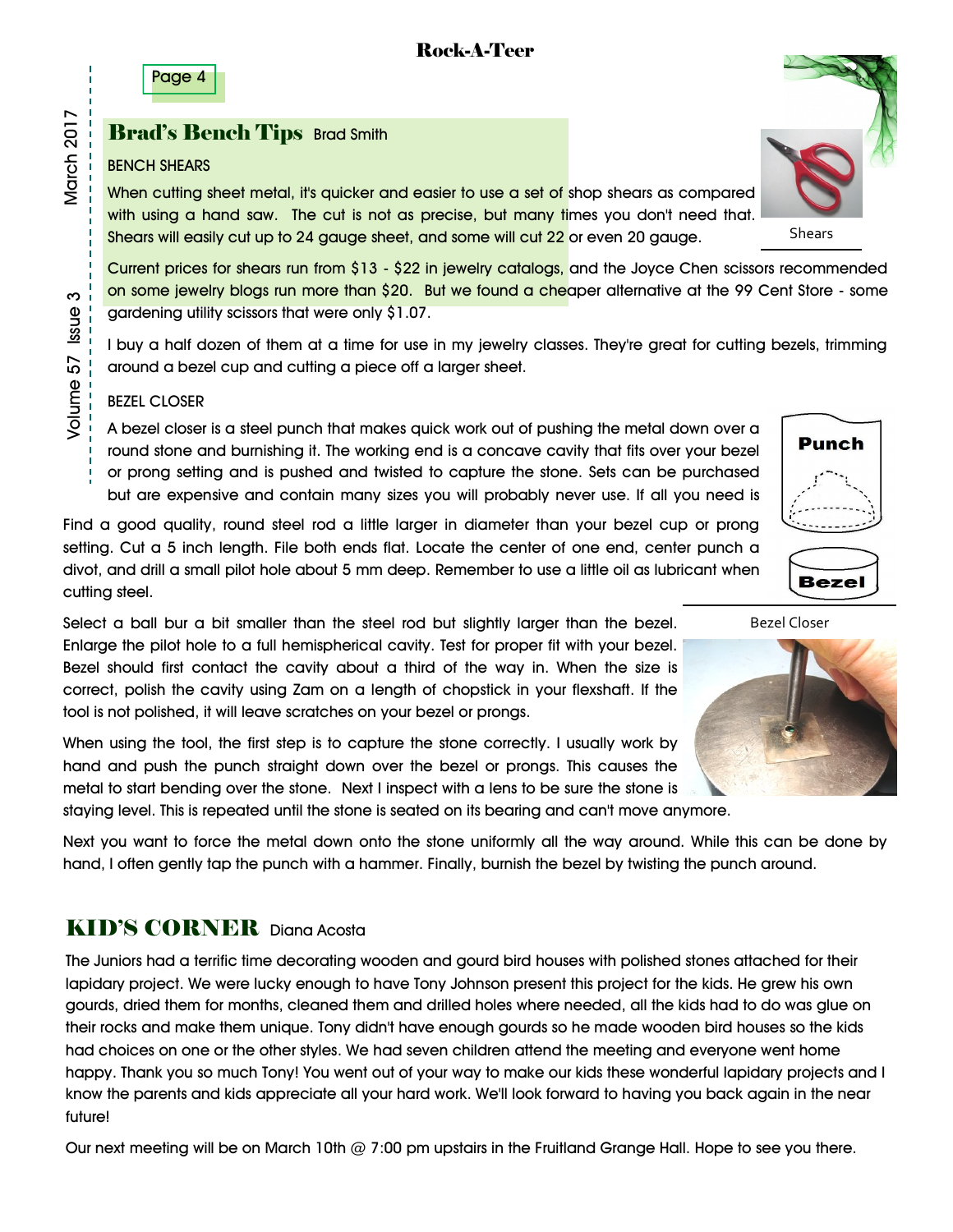|              |             |   |        |   |   |   |          |             |              |   |            |                |            |   |              |              | Page 5                                                     |                       |
|--------------|-------------|---|--------|---|---|---|----------|-------------|--------------|---|------------|----------------|------------|---|--------------|--------------|------------------------------------------------------------|-----------------------|
|              |             |   |        |   |   |   |          |             |              |   |            |                |            |   |              |              | <b>Mineral Riches - American Mines XIII Brett Lawrence</b> |                       |
| $\mathbb{R}$ | E           | D | Ε      | М | P | T | Ι        | $\circ$     | Ν            | Ε | W          | Α              | М          | L | E            | C            |                                                            | March                 |
|              | E           | J | $\top$ | E | P | О | H        | N           | $\mathbb{R}$ | O | L          | $\mathbb{R}$   | Ο          | F | S            | $\mathbb{R}$ | ADELAIDE<br>16.<br>LIBBY CLARK<br>$1$ .                    |                       |
|              | R           | Ε | Α      | Α | I | S | P        | D           | R            | Α | B          | B              | U          | Н | R            | Y            | 2.<br><b>ADVANCE</b><br>17.<br>LOWARY                      | $\frac{201}{1}$<br>אי |
|              | Н           | N | Т      | L | N | G | Τ        |             | D            | М | K          | P              | N          | S | $\circ$      | S            | 3.<br>ARISTA<br>18.<br>LUCERNE                             |                       |
|              | O           | N | P      | R | U | Α | Ω        | Y           | P            | R | Α          | $\overline{R}$ | S          | Α | H            | т            | <b>BLACK HORSE</b><br>19.<br>4.<br>NO MONEY                |                       |
|              | D           | Y | Ω      | Ω | N | W | Α        | Α           | Α            | N | $\bigcirc$ | K              | Y          | N | K            | Α            | 5.<br><b>BURCHARD</b><br>20.<br>PALMETTO                   |                       |
|              | D           | L | т      | D | Α | D | Т.       | L           | Т            | т | R          | т              | Ε          | D | $\mathsf{C}$ | L            | CRYSTAL<br>21.<br>PANTHER<br>6.                            | Nolume<br>Holume      |
|              | $\mathbb R$ | Ι | U      | R | Α | М | С        | Н           | A            | Α | I          | Ζ              | Ν          | U | Α            | Q            | QUEEN<br>22. RAMBLER                                       | i ທ                   |
|              | Α           | N | Υ      | М | E | Y | E        | E           | Ε            | N | Τ          | Α              | Ω          | L | L            | U            | 7.<br><b>DIANA</b><br>23. REDEMPTION                       | ı J                   |
|              | Н           | D | S      | т | B | R | R        | Υ           | Τ            | D | L          | S              | М          | А | B            | Ε            | 8.<br>DREAMLAND<br>24. SANDULA                             | ssue<br> --−−−−       |
|              | C           | U | т      | B | K | т | P        | $\mathbb R$ | С            | M | Ι          | P              | $\bigcirc$ | N | U            | Е            | 9.<br>FORLORN HOPE<br>25.<br>SILVER MOON                   | ω                     |
|              | R           | Ω | I      | Н | S | Н | т        | Ω           | Α            | Ω | N          | А              | N          | R | L            | N            | <b>GOPHER</b><br>10.<br>26. STREATOR                       |                       |
|              |             |   |        |   | Τ |   |          |             |              | Ι |            | E              |            |   | X            |              | GYPSY OUEEN<br>11.<br>27.<br>TRINITY                       | ٠                     |
|              | U           | L | Е      | R |   | Α | М        | Ε           | L            |   | U          |                | L          | Α |              | Α            | HUBBARD<br>12.<br>28.<br>UTOPIA                            |                       |
|              | B           | G | O      | P | Н | Ε | R        | L           | U            | С | E          | $\mathbb{R}$   | Ν          | Ε | D            | L            | JENNY LIND<br>13.<br>29.                                   |                       |
|              | W           | Ι | Ν      | D | Υ | D | Α        | Υ           | Τ            | Ε | С          | Ν              | Α          | V | D            | Α            | VIRGINIA<br>LADY ADAMS<br>14.<br>LOUISE                    |                       |
|              | S           | Τ | L      | V | Ε | R | М        | Ω           | Ω            | N | Α          | т              | S          | Ι | R            | Α            |                                                            |                       |
|              | P           | Е | Ε      | S | Ι | U | $\Omega$ | L           | Α            | Ι | Ν          | Ι              | G          | R | I            | V            | LEMAIRE<br>15.<br>30.<br>WINDY DAY                         |                       |
|              |             |   |        |   |   |   |          |             |              |   |            |                |            |   |              |              |                                                            |                       |

#### WA State Mineral Council Field trips As Copied from The Council Reporter

| <b>Date</b>         | Host       | <b>Site</b>             | <b>Meeting Time &amp; Place</b>                  | <b>Material</b>                          | <b>Tools</b>    |
|---------------------|------------|-------------------------|--------------------------------------------------|------------------------------------------|-----------------|
| March 11            | Marysville | Cedar Ponds             | 9AM $@$ East Monroe Jack in the Box              | Jasper                                   | Dig & Hard Rock |
| April 15            | Darrington | Racehorse<br>Creek      | 9AM @ Nugent's Corner IGA                        | <b>Fossils &amp; Morell</b><br>mushrooms | Dig & Hard Rock |
| April 22 & 23   POW |            | Saddle Mt.<br>Mattawa W | 9AM @ Mattawa Lep-Re-Kon Market   Petrified Wood |                                          | Dig & Hard Rock |
| May 13              | Ellensburg | Saddle Mt.<br>Mattawa W | 9AM @ Mattawa Lep-Re-Kon Market                  | <b>Petrified Wood</b><br>(possibly opal) | Dig & Hard Rock |
| June 15-18          | <b>POW</b> | Prineville, OR          | "Meet $@$ Fairgrounds"                           |                                          |                 |
| June 22-25          | <b>POW</b> | Madras, OR              | $8$ AM @ Jefferson Co. Fairgrounds               |                                          |                 |

Washington State Mineral Council guided field trips are open to member clubs and the general public. Most trips are free. For general updated information, go to: mineralcouncil.wordpress.com or contact Ed Lehman at wsmced@hotmail.com or Home: (425) 334-6282, Cell: (425) 760-2786. Ed is also the contact for both the Darrington and Marysville Rock Club. The POW contact is Larry Vess, vessel3755@gmail.com, (253) 473-3908. Steve Tomns can be contacted at (509) 607-1446 regarding the Ellensburg Rock Club hosted field trip.

## Rock-A-Teer